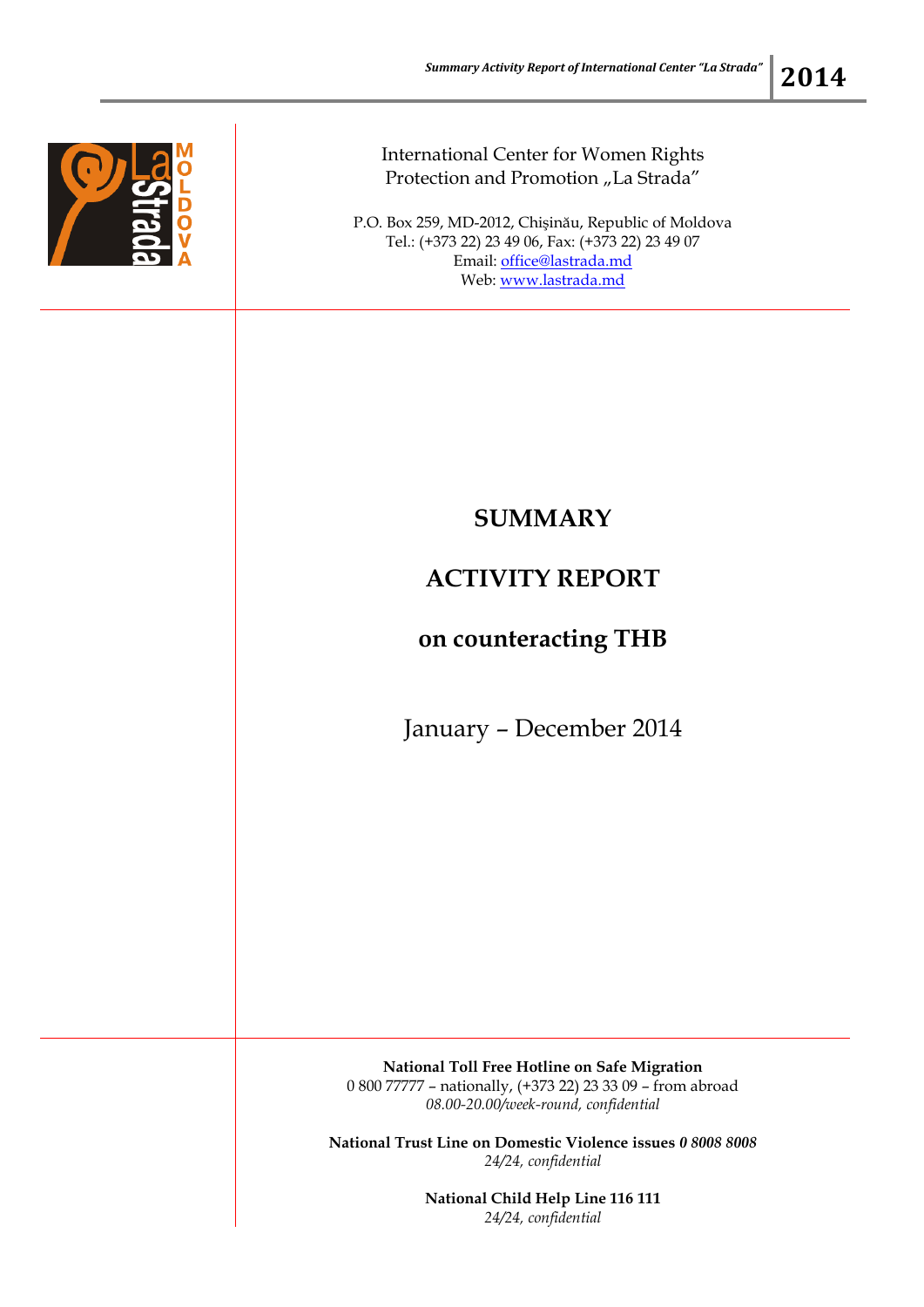| <b>ACTIVITY AREA I</b>      | <b>COUNTER-ACTING TRAFFICKING IN HUMAN BEINGS (THB), ESPECIALY WOMEN AND</b>                                                                                                                                                                                                                                                                                                                                                                                                                                                                                                                                                                                                                                                                                                                                                                                                                     |
|-----------------------------|--------------------------------------------------------------------------------------------------------------------------------------------------------------------------------------------------------------------------------------------------------------------------------------------------------------------------------------------------------------------------------------------------------------------------------------------------------------------------------------------------------------------------------------------------------------------------------------------------------------------------------------------------------------------------------------------------------------------------------------------------------------------------------------------------------------------------------------------------------------------------------------------------|
|                             | <b>CHILDREN</b>                                                                                                                                                                                                                                                                                                                                                                                                                                                                                                                                                                                                                                                                                                                                                                                                                                                                                  |
| Strategic objective 1       | To support the Government of RM in streamlining national anti-trafficking (AT) policies and promoting good<br>practices                                                                                                                                                                                                                                                                                                                                                                                                                                                                                                                                                                                                                                                                                                                                                                          |
| Activity stream 1.1.        | Provide expert support to the National Anti-Trafficking Committee (NC) in developing AT policy management                                                                                                                                                                                                                                                                                                                                                                                                                                                                                                                                                                                                                                                                                                                                                                                        |
| Activity 1.1.2.             | system<br><b>Expert Support in preparing NAP implementation Report for 2013</b><br>"La Strada" offered expert support to PS in elaboration of the National Report on preventing and combating THB<br>$\bullet$<br>for 2013. The National Report for 2013 is available on:<br>http://antitrafic.gov.md/public/files/NAP_Report_final_ENGL.pdf                                                                                                                                                                                                                                                                                                                                                                                                                                                                                                                                                     |
|                             | Promotion of the amendments to the AT legislation (follow up of 2013 activity)<br>As in previous year, "La Strada" experts provided expert advice and took part in the public debates as<br>related to amendments to the Law on Preventing and Combating THB Nr. 241 as of 20.10.2005, NRS<br>Strategy, Criminal and Criminal Proceedings Codes                                                                                                                                                                                                                                                                                                                                                                                                                                                                                                                                                  |
|                             | Expert support to the PS in developing NAP 2014-2016<br>"La Strada" expert provided support to PS in drafting NAP 2014-2016, later on approved by the<br>Government on June 26, 2014, under the Government Decree Nr. 484                                                                                                                                                                                                                                                                                                                                                                                                                                                                                                                                                                                                                                                                        |
|                             | Elaboration of the independent report on comparative analysis of two NAP implementations (2010-2011 and 2012-<br>2013)                                                                                                                                                                                                                                                                                                                                                                                                                                                                                                                                                                                                                                                                                                                                                                           |
|                             | "La Strada" expert provided support to PS in elaboration of the first comparative reports of the<br>implementation of NAP (2010-2011/2012-2013). The report is available on<br>http://www.antitrafic.gov.md/lib.php?l=ro&idc=31                                                                                                                                                                                                                                                                                                                                                                                                                                                                                                                                                                                                                                                                  |
|                             | Improvement/finalization of the AT Policy M&E concept                                                                                                                                                                                                                                                                                                                                                                                                                                                                                                                                                                                                                                                                                                                                                                                                                                            |
|                             | In 2014, "La Strada" continued providing support to PS in final adjustment of the AT Policy M&E<br>$\bullet$<br>mechanism. The chapters concerning the evaluation were enlarged and sent to the PS for final adjustments.                                                                                                                                                                                                                                                                                                                                                                                                                                                                                                                                                                                                                                                                        |
|                             | Elaboration of La Strada Express "Coordination as a new style of policy management in anti-trafficking filed"<br>La Strada expert has elaborated the new issue (#6) of its thematic periodic publication "La Strada Express" this time<br>dedicated to the topic of coordination of AT policy. The publication is available on www.lastrada.md in Romanian,<br>Russian and English versions.                                                                                                                                                                                                                                                                                                                                                                                                                                                                                                     |
| Activity stream I.2.        | Provide expert support for the integration of issues associated to THB into the AT policies development process                                                                                                                                                                                                                                                                                                                                                                                                                                                                                                                                                                                                                                                                                                                                                                                  |
| Activity I.2.1.             | Support for CCTP in data collection& analysis of the THB phenomenon<br>"La Strada" provided expert support to CCTP in the elaboration of the 1st Analytical Report of CCTP on THB<br>$\bullet$<br>phenomenon "Monitoring of THB situation in the Republic of Moldova. Analysis of status and dynamics of THB<br>crimes for 2013"<br>"La Strada" has elaborated for CCTP the Methodology for THB data analysis on a periodic basis (once/twice a<br>$\bullet$<br>year), with the aid to the central database of the Integrated Data Collection System of Law Enforcement<br>Authorities.<br>Both documents were presented and validated by AT community during the International Workshop "Combating<br>THB - approaches and tools for monitoring a and strategic analysis", organized by CCTP in July 2014. Then<br>methodology was approved by the order of the General Inspectorate of Police. |
|                             |                                                                                                                                                                                                                                                                                                                                                                                                                                                                                                                                                                                                                                                                                                                                                                                                                                                                                                  |
| Activity stream I.3.        | To promote better transparency of Government efforts against THB                                                                                                                                                                                                                                                                                                                                                                                                                                                                                                                                                                                                                                                                                                                                                                                                                                 |
| Activity I.3.1.             | To contribute to the international monitoring and evaluation mechanisms on prevention and combating THB<br>In 2014, "La Strada" submitted to GRETA some comments to the Draft Framework for Joint Action, and to the<br>$\bullet$<br>Report on implementation of the Recommendation on AT measures (adopted at the 8th meeting of the Committee of the<br>Parties of the CoE AT Convention on 11 June 2012) drafted by Permanent Secretariat of the NCCTP;<br>"La Strada" NGO has been officially invited by GRETA to participate in the second evaluation round of<br>$\bullet$<br>GRETA in Moldova and provide GRETA directly with relevant information in February 2015.                                                                                                                                                                                                                      |
| Activity stream I.4.        | To promote good AT strategies and approaches within Moldova and in the region                                                                                                                                                                                                                                                                                                                                                                                                                                                                                                                                                                                                                                                                                                                                                                                                                    |
| Activity I.4.1.             | <b>Shearing of good practices</b><br>"La Strada" representative provided expert support and participated into advancing Moldovan good<br>practices incorporated into the Manual on VoTs re-integration in the Western Balkan region developed within<br>the 5 <sup>th</sup> ARIADNE project;<br>"La Strada" expert provided support, via IOM Mission in Turkmenistan, to the government of<br>$\bullet$<br>Turkmenistan, in elaboration of the first NAP in AT field including by means of a specialized trainings for<br>the officials – members of especially created working group.                                                                                                                                                                                                                                                                                                           |
| Strategic objective 2.      | To contribute to reducing vulnerability of women and young persons to exploitation and trafficking                                                                                                                                                                                                                                                                                                                                                                                                                                                                                                                                                                                                                                                                                                                                                                                               |
| <b>Activity stream 2.1.</b> | To ensure availability of information and counseling on safe migration and dangers of trafficking and exploitation                                                                                                                                                                                                                                                                                                                                                                                                                                                                                                                                                                                                                                                                                                                                                                               |
| Activity 2.1.1.             | To provide individual case-based counseling via National Tool Free Hotline $080077777$<br>Out of 10 605 total calls counseled, 9351 are safe migration tips calls and 260 SOS calls were related to<br>$\bullet$                                                                                                                                                                                                                                                                                                                                                                                                                                                                                                                                                                                                                                                                                 |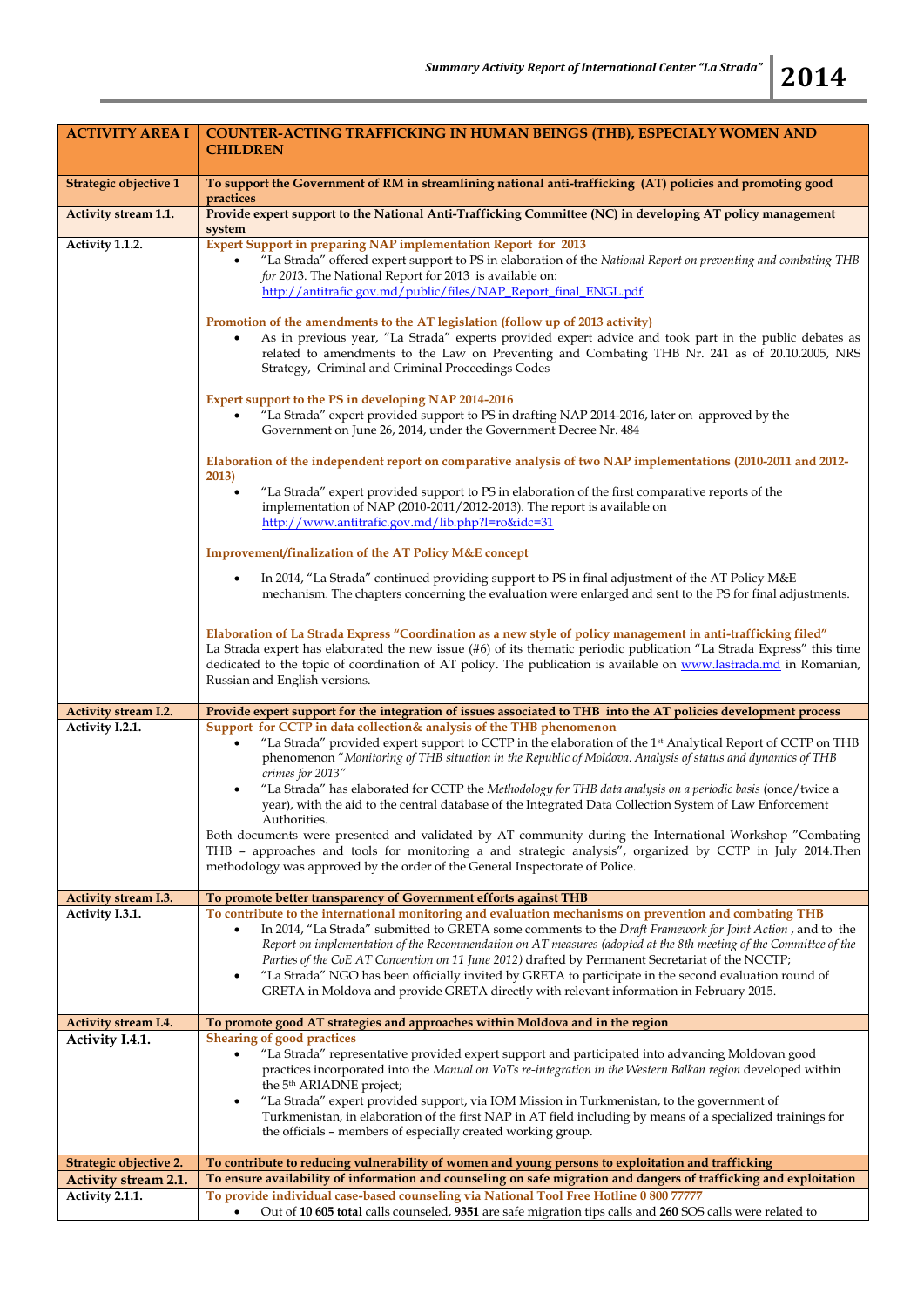|                 | trafficking/exploitation cases with different type of assistance being requested;                                                                                                                                                                                                                                                                                                                                                                                                                                                                                                                                                                                                                                                                                                                                                                                                                                                                                                                                                                                                                                                                                                                                                                                                                                                                                                         |
|-----------------|-------------------------------------------------------------------------------------------------------------------------------------------------------------------------------------------------------------------------------------------------------------------------------------------------------------------------------------------------------------------------------------------------------------------------------------------------------------------------------------------------------------------------------------------------------------------------------------------------------------------------------------------------------------------------------------------------------------------------------------------------------------------------------------------------------------------------------------------------------------------------------------------------------------------------------------------------------------------------------------------------------------------------------------------------------------------------------------------------------------------------------------------------------------------------------------------------------------------------------------------------------------------------------------------------------------------------------------------------------------------------------------------|
|                 | Out of above mentioned 260 SOS calls, 215 calls were related to adults' cases (reflecting cases of 92 presumed<br>٠<br>THB cases) and the rest 45 calls - to minors' cases (20 cases of presumed child victims). Among mentioned<br>presumed trafficking/exploitation cases, 3 children were victims of CSCE (involving children in<br>pornography and prostitution), 6 children victims of trafficking, 2 children victims of online bullying, 7<br>children victims of various forms of sexual abuse and 2 children were found missing presumed victims of<br>CSCE/sexual abuse.                                                                                                                                                                                                                                                                                                                                                                                                                                                                                                                                                                                                                                                                                                                                                                                                        |
|                 | To facilitate access to work migrants to official information on legal work opportunities abroad, specifically to<br><b>Israel</b>                                                                                                                                                                                                                                                                                                                                                                                                                                                                                                                                                                                                                                                                                                                                                                                                                                                                                                                                                                                                                                                                                                                                                                                                                                                        |
|                 | "La Strada" conducted a series of activities envisaged in the framework of the Project "Implementation of the<br>$\bullet$<br>Agreement between the Government of the State of Israel and the Government of the RM regarding the Temporary<br>Employment of Workers from the RM in Specific Sectors in the State of Israel" as a Contract party with Center for<br>International Migration and Integration (CIMI) from Israel. Moldovan Government (being represented by<br>the National Employment Agency/NEA) serves as a main Project partner based on Bilateral Labor<br>Agreement between Moldova and Israel. Thus, "La Strada" printed out 4000 Leaflets and 100 posters with its<br>Hotline number targeting potential migrants/interested candidates to be employed in Israel, and offered<br>phone counseling on the legal job opportunity in Israel to more than 8000 potential migrants, and offered<br>logistical support to CIMI in organizing the professional examinations for the candidates, visa issuance, pre<br>departure orientation sessions and assisting the workers up to their departure to Israel.<br>During 2014, a total number of 777 workers from Moldova have been selected and allowed with working<br>۰<br>placed in Israel as a result of the bilateral interstate agreement implementation, all with info support on<br>behalf of "La Strada" Moldova |
| Activity 2.1.2. | To organize awareness raising campaign to prevent THB and exploitation cases<br>An awareness raising campaign was organized with the MCA Project and included developing and<br>٠<br>distribution of info materials, delivering seminars for the community population along the M2 national road.<br>A total number of 305 employees hired for the rehabilitation of M2 national road have been trained to                                                                                                                                                                                                                                                                                                                                                                                                                                                                                                                                                                                                                                                                                                                                                                                                                                                                                                                                                                                |
|                 | prevent THB;<br>A total number of 30 medical workers have trained on the aspects of prevention of THB including cases of<br>٠                                                                                                                                                                                                                                                                                                                                                                                                                                                                                                                                                                                                                                                                                                                                                                                                                                                                                                                                                                                                                                                                                                                                                                                                                                                             |
|                 | trafficking in organs;<br>"La Strada" experts took part in training on Identification of THB victims organized for the 25 consular<br>٠                                                                                                                                                                                                                                                                                                                                                                                                                                                                                                                                                                                                                                                                                                                                                                                                                                                                                                                                                                                                                                                                                                                                                                                                                                                   |
|                 | affairs representatives<br>A total number of 40 soldiers within the military unit and control 1001 of the Ministry of Internal Affairs<br>٠                                                                                                                                                                                                                                                                                                                                                                                                                                                                                                                                                                                                                                                                                                                                                                                                                                                                                                                                                                                                                                                                                                                                                                                                                                               |
|                 | have been trained by "La Strada" staff within specialized seminars;<br>As a member of LSI, "La Strada" Moldova took part in the LSI' Campaign launch "Used in Europe", the<br>٠<br>campaign launched on European Anti-Trafficking Day (Oct 18 <sup>th</sup> ) paying attention to the need to protect<br>migrants rights and prevention of labor exploitation;                                                                                                                                                                                                                                                                                                                                                                                                                                                                                                                                                                                                                                                                                                                                                                                                                                                                                                                                                                                                                            |
|                 | To disseminate information via printed materials and media<br>10 000 copies of booklets "Learn your rights" targeting potential migrants and victims of trafficking in exemplars<br>٠<br>(in Romanian and Russian) have printed and among these 7000 distributed through the border police of<br>foreign Embassies in Moldova and through Moldovan Bureau for Diaspora Relations;<br>5000 copies of Block Note promoting www.migratiesigura.md and Hot Line services for potential migrants<br>has been printed and partially distributed during trafficking activities;<br>Two video clips on prevention of child trafficking / exploitation, promoting national Hot Line from<br>٠<br>Moldova, have been elaborated with support of "Smile of the Child" NGO (Greece) to be further mediated<br>through TV channels and used during anti-trafficking activities;<br>Two leaflets - one on Trafficking in children and another on Trafficking in persons, both promoting national<br>٠<br>Hot Line from Moldova, have been elaborated with participation of "La Strada" and printed by "Smile of the<br>Child" NGO (Greece) so that a total number of 3000 copies that have been distributed during awareness<br>raising activities conducted by "La Strada" and its partners.                                                                                                           |
|                 | To disseminate the information by means of info portal for migrants www.migratiesigura.md<br>In June, the informational portal on migration issues www.migratiesigura.md has been launched, addressing<br>the potential migrants and informing them about their rights and ways to protect themselves from various<br>forms of exploitation as well as informing/counseling victims of trafficking and stranded migrants, by the<br>means of informational, legal and psychological support online. In 2014, the website was accessed 5787<br>times;<br>The banners promoting info portal www.migratiesigura.md has been produced and promoted via Internet<br>٠<br>sites such as: www.odnoklassniki.ru, www.rabota.md, www.forum.md, www.999.md, www.mama.md, etc                                                                                                                                                                                                                                                                                                                                                                                                                                                                                                                                                                                                                        |
| Activity 2.1.4. | To facilitate access of public and professionals to information<br>Running of the thematic website<br>In 2014, "La Strada" continued running organizational webpage www.lastrada.md, placing the news items<br>$\bullet$<br>and also thematic reports as per each direction of activity<br>Provision of interviews to TV, radio and press agencies and articles arranged by "La Strada"staff<br>9 thematic interviews were given to media agencies, primarily national;<br>16 newspaper articles have been written for national press primarily in the area of safe migration and THB<br>٠<br>prevention;                                                                                                                                                                                                                                                                                                                                                                                                                                                                                                                                                                                                                                                                                                                                                                                 |